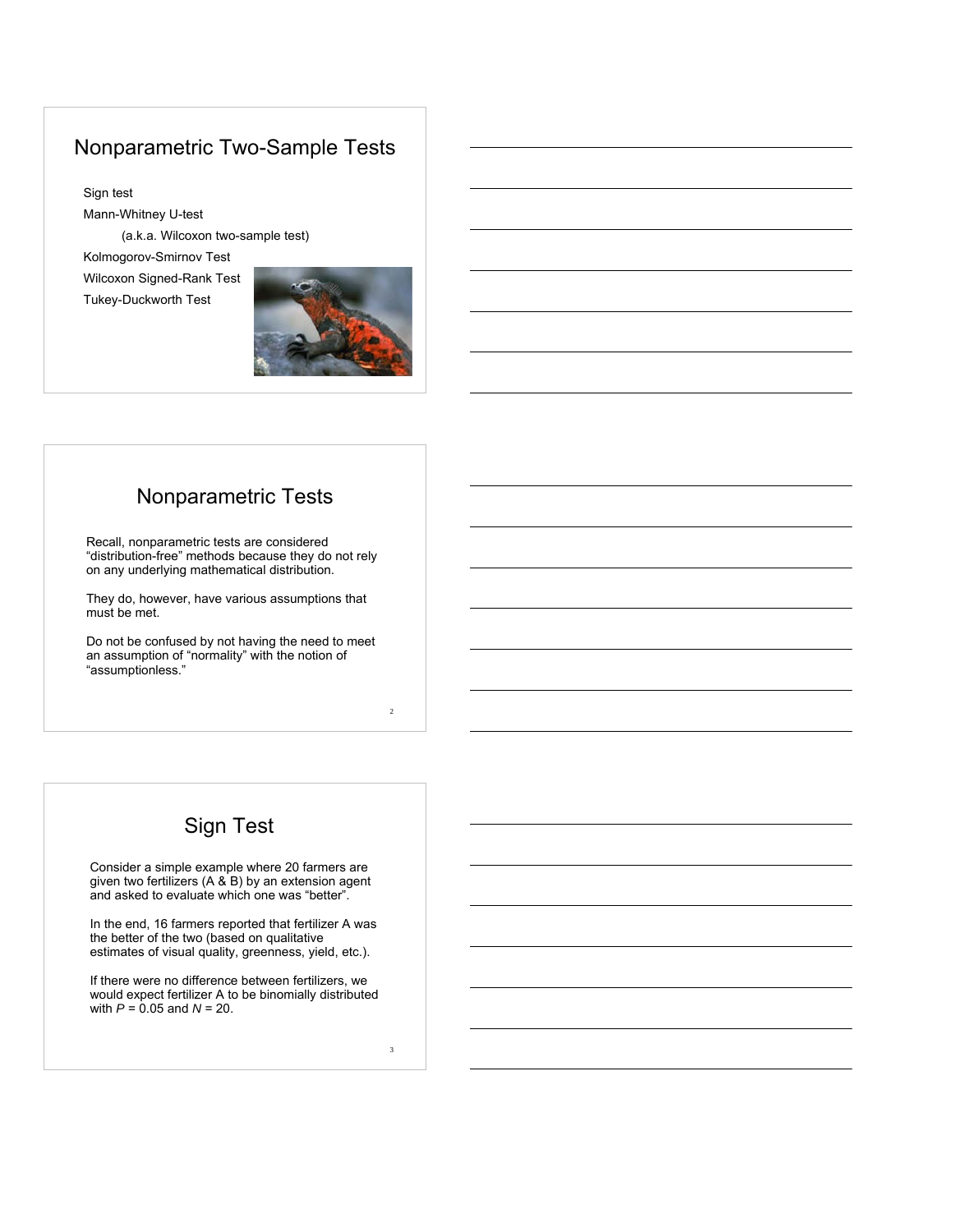To estimate our rejection region:

> pbinom(16,size=20,prob=0.5) [1] 0.9987116



4

5

6

Intuitively, we would expect to subtract 1.0 to get the other tail, but we must actually adjust for the fact that one tail is 16 or better and for counts, the other tail must be 15 or fewer:

```
> 1-pbinom(15,size=20,prob=0.5)
[1] 0.005908966
```
If you wish a 2-tailed test, you need to add the probabilities in each direction:

> 1-pbinom(15,20,0.5)+pbinom(4,20,0.5) [1] 0.01181793

## Sign Test

This is a bit of a confusing test to start out with (we do so only because it is one of the oldest statistical tests\*) because we are assuming a binomial distribution.

If we are assuming a distribution, then are we not doing a parametric test? Yes. BUT, in this case the parametric binomial distribution and the C distribution of the sign test are identical. You are only ever working with two outcomes: A/B, dead/alive, 0/1, +/-, etc. The latter is where the "sign test" originated from.

\* First discovered in late 1600s

# Mann-Whitney *U*-Test

This is the nonparametric analog to the two-sample *t*-test with equal variances.

It is used primarily when the data have not met the assumption of normality (or should be used when there is sufficient doubt).

| Assumptions: | Independent samples                  |
|--------------|--------------------------------------|
|              | Continuous variable                  |
|              | Equal variances                      |
|              | Identical (non-normal) distributions |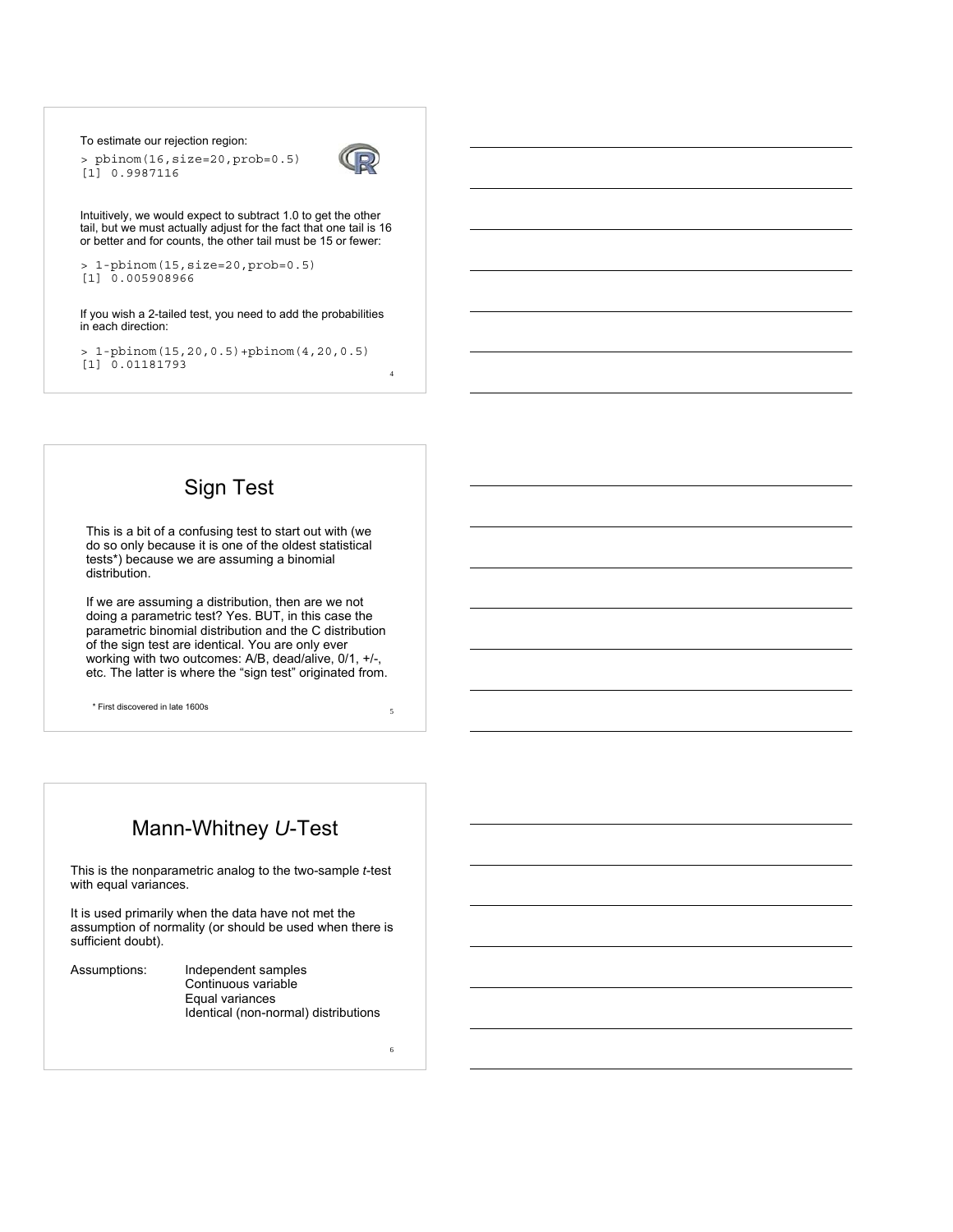## Mann-Whitney *U*-Test

This test is based on ranks.

It has good efficiency, especially for symmetric distributions.

There are exact procedures for this test given small samples with no ties, and there are large sample approximations.

The Mann-Whitney test statistic, U, is defined as the total number of times a  $Y_1$  precedes a  $Y_2$  in the configuration of combined samples.

#### Mann-Whitney *U*-Test - Procedure -

- 1. Pool data together, sort data in ascending order, keep track of sample ID
- 2. Convert data to ranks (1, 2, 3,... Y)
- 3. Separate ranks back in to two samples
- 4. Compute the test statistic, U
- 5. Determine critical value of U from table
- 6. Formulate decision and conclusion

#### Mann-Whitney *U*-Test - Example -

Suppose you wished to determine if there was a difference in the biomass of male and female Juniper trees.



 $\ddot{9}$ 

8

7

Thus,  $H_o: B_{male} = B_{female}$  (medians are equal)<br> $H_a: B_{male} \neq B_{female}$  (medians not equal)

(medians not equal)

You randomly select 6 individuals of each gender from the field, dry them to constant moisture, chip them, and then weigh them to the nearest kg.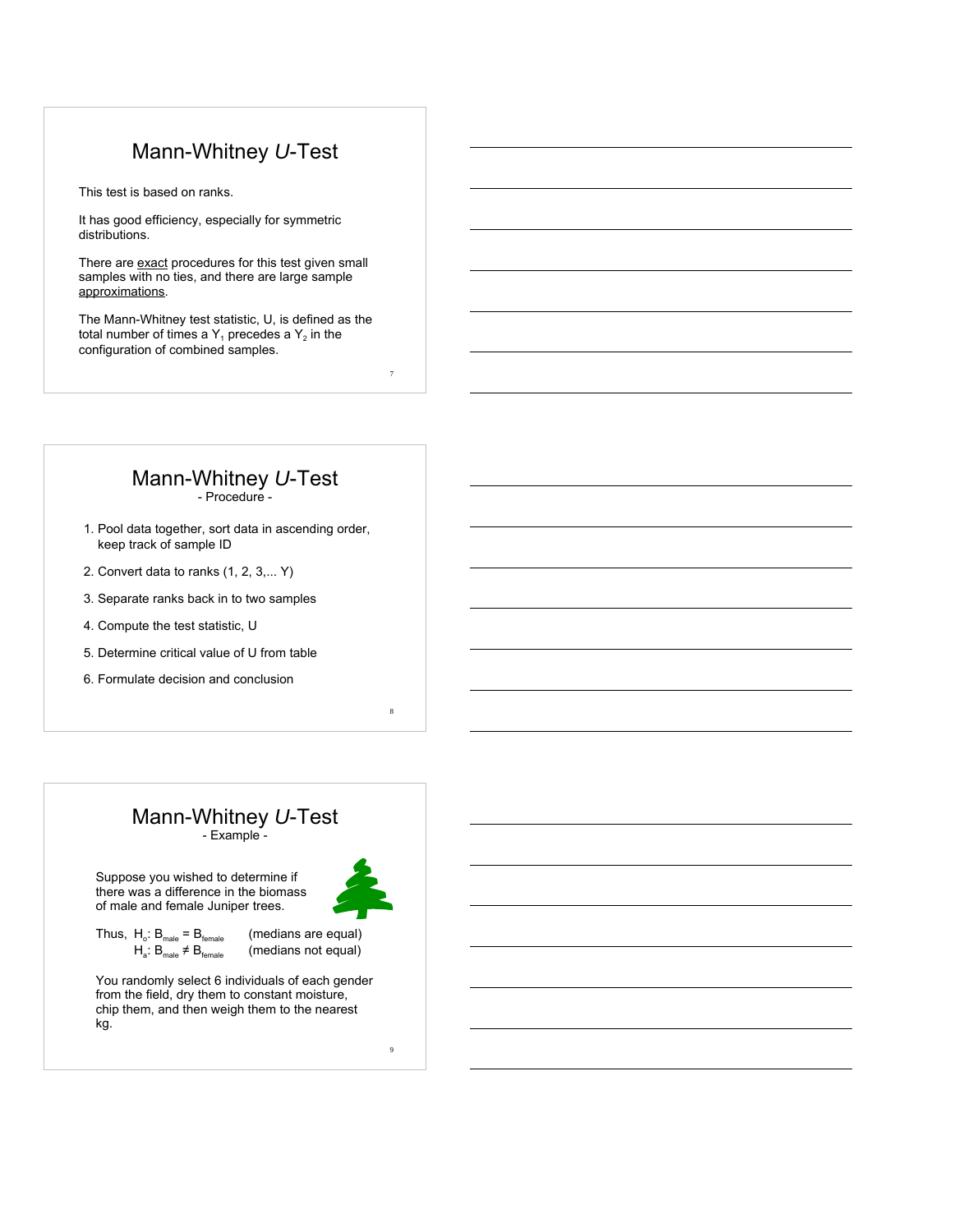



|                      |                | Mann-Whitney U-Test<br>- Example -                                           |        |                 |
|----------------------|----------------|------------------------------------------------------------------------------|--------|-----------------|
| Raw Data:<br>Male 74 | Fem 80         |                                                                              |        | $\frac{71}{79}$ |
|                      |                | Order & Rank, ID Sample by Underline:<br>71 72 73 74 75 77 78 79 80 82 83 84 |        |                 |
|                      |                | <u>1 2 3 4 5 6 7</u> 8 9 10 11 12                                            |        |                 |
|                      | Sum the Ranks: | Male: $1 + 2 + 4 + 5 + 6 + 7$<br>Fem: $3 + 8 + 9 + 10 + 11 + 12 = 53$        | $= 25$ |                 |

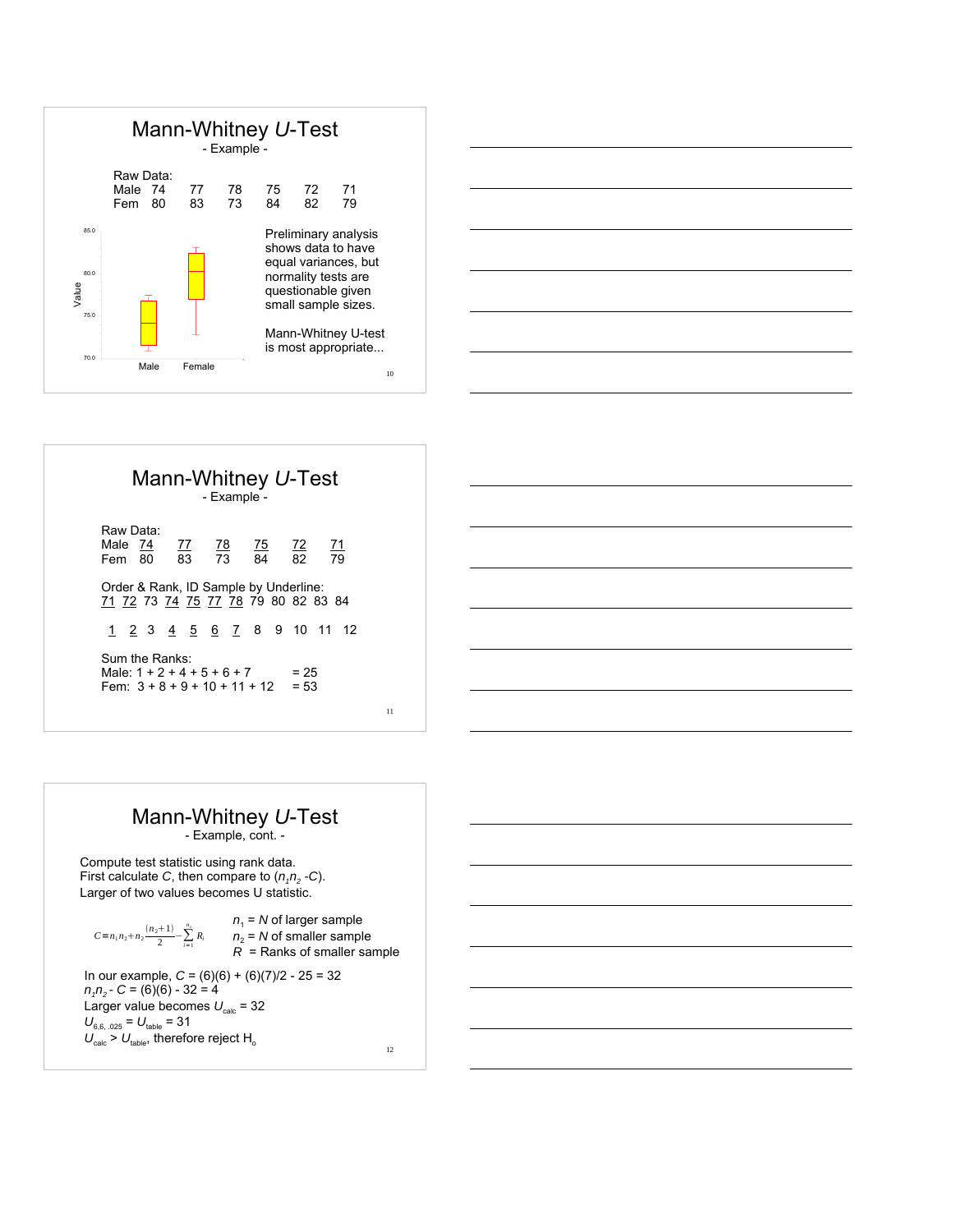## Mann-Whitney *U*-Test

The only real hitch that can arise with this test is when two (or more) ranks are tied. When this happens, sum the ranks and give each the mean rank value.

Example: 24, 24 tied at 3, 4 then 3.5, 3.5

Note also that at  $N > 20$ , *U* begins to approximate *t*, so the test statistic changes to a *t*-value:

13  $t_s = \frac{\left(U_s - \frac{n_1 n_2}{2}\right)}{t}$  $\mathcal{D}$  $n_1 n_2 (n_1 + n_2 + 1)$ 12

#### Mann-Whitney *U*-Test - Using R -

> male<-c(74,77,78,75,72,71) > female<-c(80,83,73,84,82,79)

> wilcox.test(male,female) #NB: = MWU

Wilcoxon rank sum test

data: male and female  $W = 4$ , p-value = 0.02597 alternative hypothesis: true location shift is not equal to 0



What would have happened if one had "mis-applied" the *t*-test instead of using the Mann-Whitney *U*-test?

Both samples would pass a normality test (but would be questionable given the small sample size) and both would pass a homogeneity of variance test. The result will be the same, but note the difference in *P*-value.

> t.test(male,female,var.equal=TRUE)

Two Sample t-test

data: male and female t = -2.8776, df = 10, p-value = 0.01645 alternative hypothesis: true difference in means is not equal to 0 95 percent confidence interval: -10.054334 -1.278999 sample estimates: mean of x mean of y 74.50000 80.16667

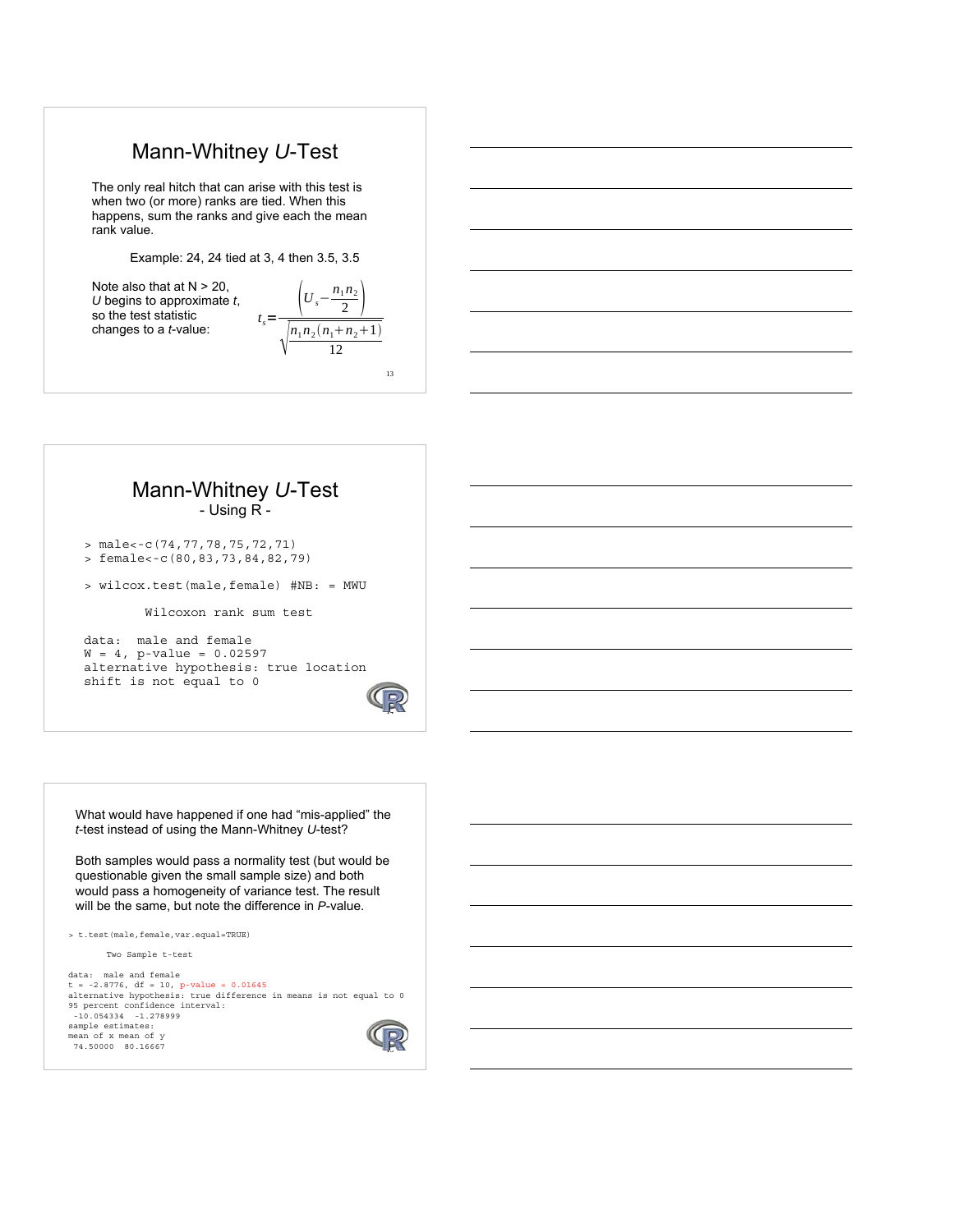## Kolmogorov-Smirnov Test

This is the nonparametric analog to the two-sample ttest with unequal variances.

It is often used when the data have not met either the assumption of normality or the assumption of equal variances.

Assumptions: Variable at least ordinal Two samples are independent Both simple random samples Identical distributions

16

# Kolmogorov-Smirnov Test

This test has poor statistical efficiency.

Many nonparm stats are based on ranks and therefore measure differences in location. The K-S examines a single maximum difference between two distributions.

If a statistical difference is found between the distributions of X and Y, the test provides no insight as to what caused the difference. The difference could be due to differences in location (mean), variation (standard deviation), presence of outliers, type of skewness, type of kurtosis, number of modes, and so on.

17

#### Kolmogorov-Smirnov Test - Procedure -

Note that the hypotheses for K-S are NOT rooted in a mean or median (measures of central tendency).

The null and alternative hypotheses for the K-S test relate to the equality of the two distribution functions [usually noted as  $F(X)$  or  $F(Y)$ ].

Thus, the typical two-tailed hypothesis becomes:

 $H_0$ :  $F(X) = F(Y)$ Ha: F(X) **≠** F(Y)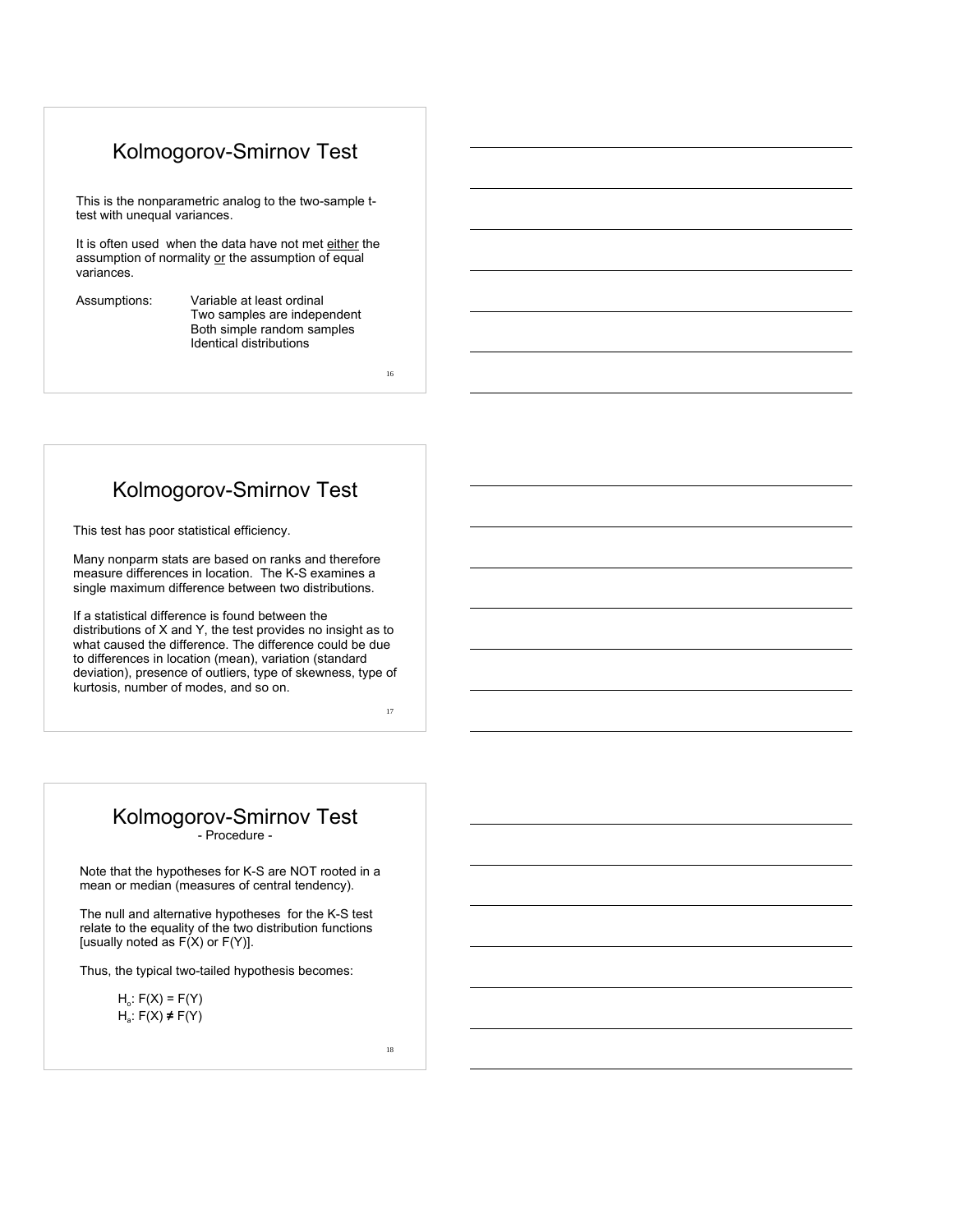## Kolmogorov-Smirnov Test

- Procedure -

- 1. Find  $X_{min}$  and  $X_{max}$  for 2 samples and lay out a column of class categories.
- 2. List the cumulative frequencies of the two samples in respective columns.
- 3. Determine relative expected frequencies by dividing by sample sizes.
- 4. Determine the absolute differences (d) between relative expected frequencies.
- 5. Identify largest d, becomes  $D_{\text{max}}$
- 6. Multiply  $D_{max}$  by  $n_1n_2$  (calc test value).
- 7. Compare  $D_{\text{max}}n_1n_2$  with critical value in table.

19

# Kolmogorov-Smirnov Test - Example: Juniper Data - **Y Male Female M/n1 F/n2 d**





Kolmogorov-Smirnov

**Cumulative** Expected **Frequencies** Distribution

Note what evaluating.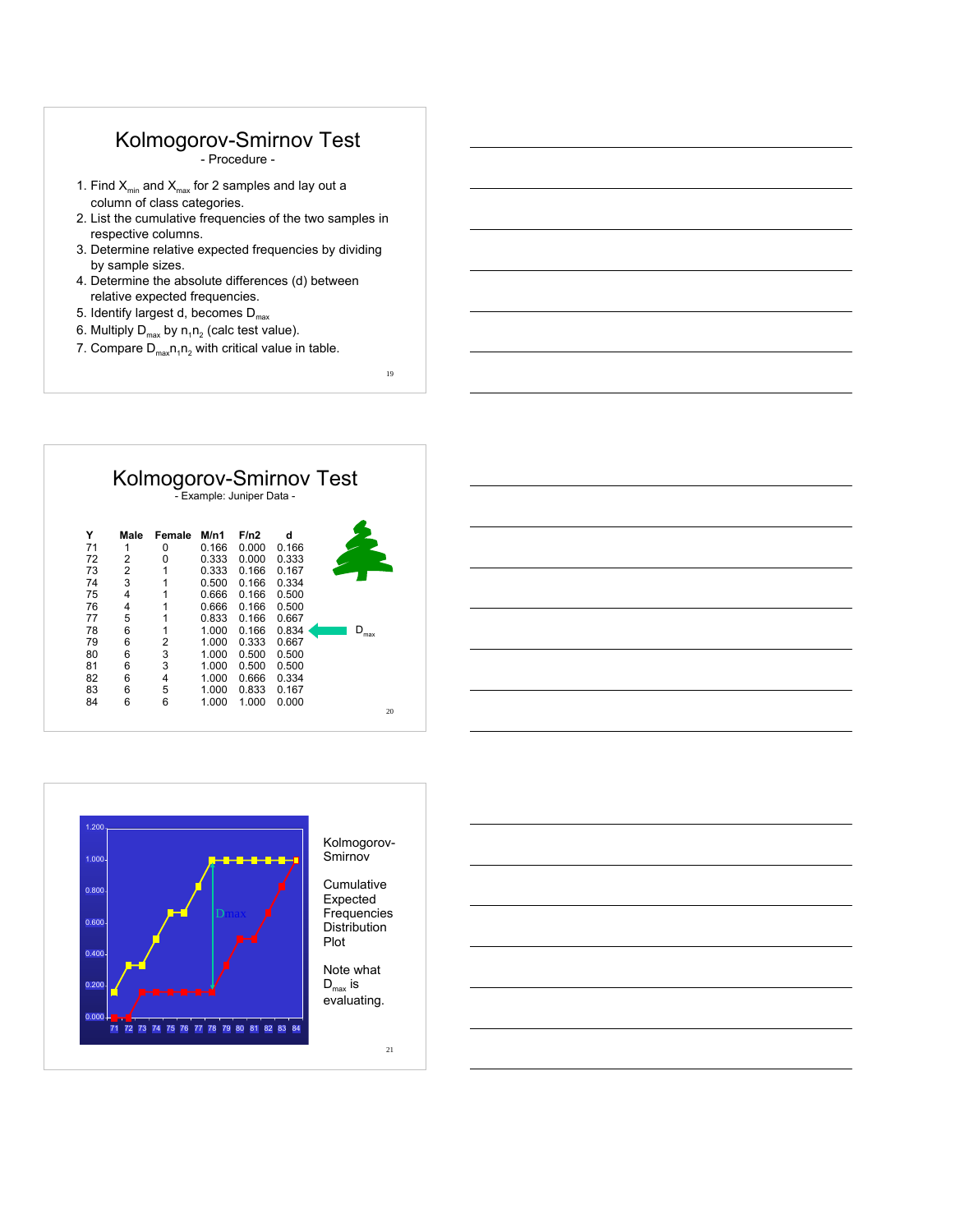#### Kolmogorov-Smirnov Test - Example -

In this example, the largest difference is  $D_{\text{max}} = 0.834$ 

 $D_{\text{calc}} = D_{\text{max}} (n_1) (n_2) = 0.834 (6) (6) = 30.02$ 

 $D_{\text{table}} = 30$  at  $n_1 = 6$ ,  $n_2 = 6$ ,  $P = 0.05$ 

 $D_{calc}$  >  $D_{table}$  therefore, reject  $H_o$  (barely)

(NB: decision was closer than MWU test)

22

#### Kolmogorov-Smirnov Test - Using R -

> ks.test(male, female)

Two-sample Kolmogorov-Smirnov test

data: male and female  $D = 0.8333$ , p-value = 0.02597 alternative hypothesis: two-sided



23

NB: this P-value needs to be multiplied by 2 for a 2-tail test. Thus, *P* = 0.05194 ([exact] same as hand-worked example).

### Comparison

Note that we used a constant data set for a reason (only one of these three tests was the "appropriate" test to use).

The consequence of using the incorrect test is an incorrect *P*-value,which is connected to power of test, and ultimately your conclusion. The consequences here were minimal but could be profound.

| Kolmogorov-Smirnov:  | $P = 0.05194$ |
|----------------------|---------------|
| Mann-Whitney U-test: | $P = 0.02597$ |
| T-test:              | $P = 0.01645$ |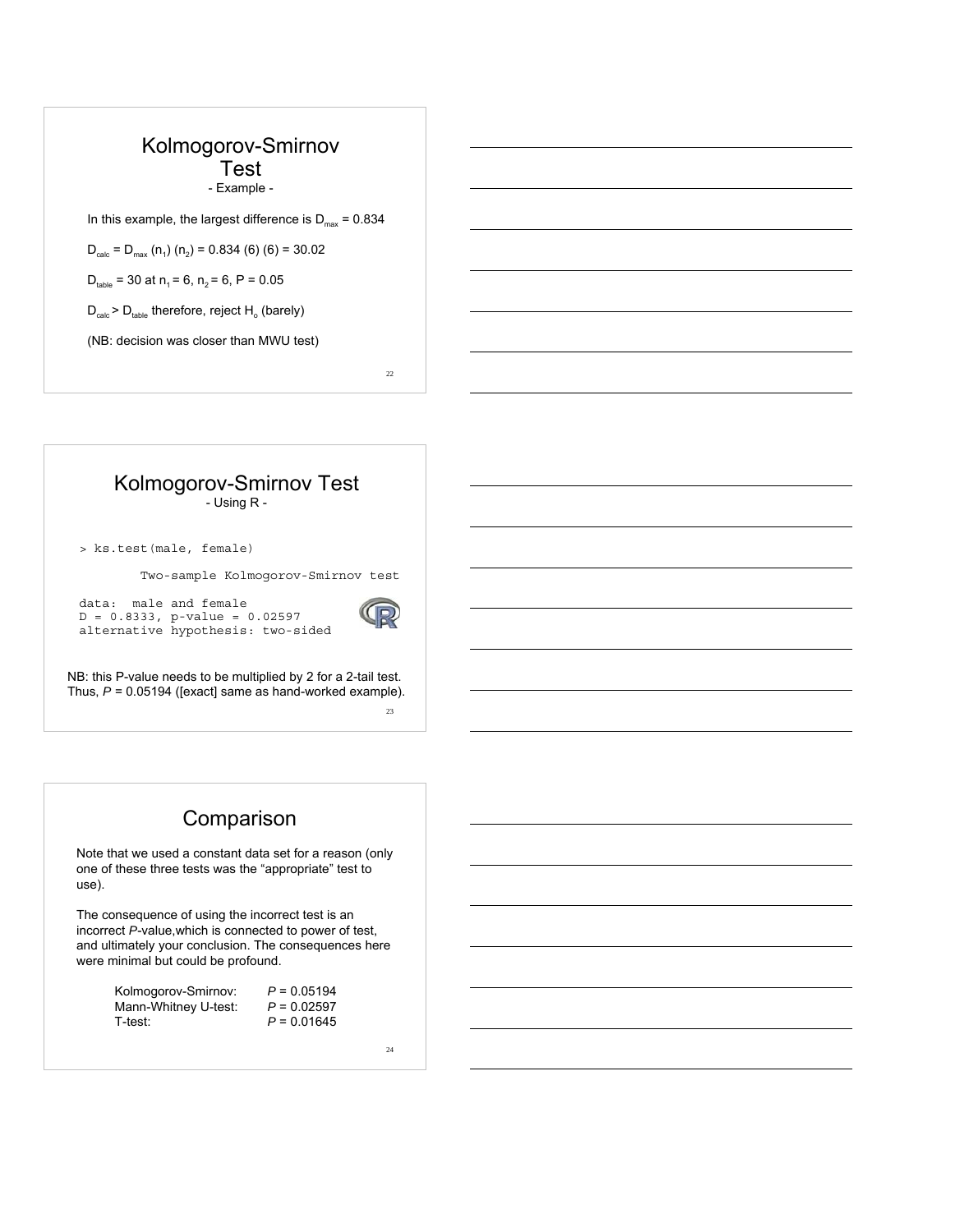## Wilcoxon Signed-Ranks Test

This is the nonparametric analog to the paired two-sample *t*-test.

It is used in those situations in which the observations are paired and you have not met the assumption of normality.

Assumptions: Differences are continuous Distribution of differences is symmetric Differences are mutually independent Differences all have the same median

25

26

#### Wilcoxon Signed-Ranks Test - Procedure -

1. Find the difference between pairs.

- 2. Record the sign of the difference in one column, the absolute value of the difference in the other.
- 3. Rank the absolute differences from the smallest to the largest.
- 4. Reattach the signs of differences to the respective ranks to obtain signed ranks, then average to obtain the mean rank.

Wilcoxon Signed-Ranks Test - Procedure -

Recall that this is really a one-sample test using the differences of the ranks and testing them against μ.

 $H_0$ :  $E(\bar{r}) = \mu = 0$ 

Therefore, for *N* < 20:

 $H_a: \mu \neq 0$ ;  $\mu < 0$ ;  $\mu > 0$ 

For *N* ≥ 20, remove 1/2 from numerator of *z*.

 $z = \frac{\bar{r} - 1/2 - 0}{\sqrt{(N+1)(2N_1)/6N}}$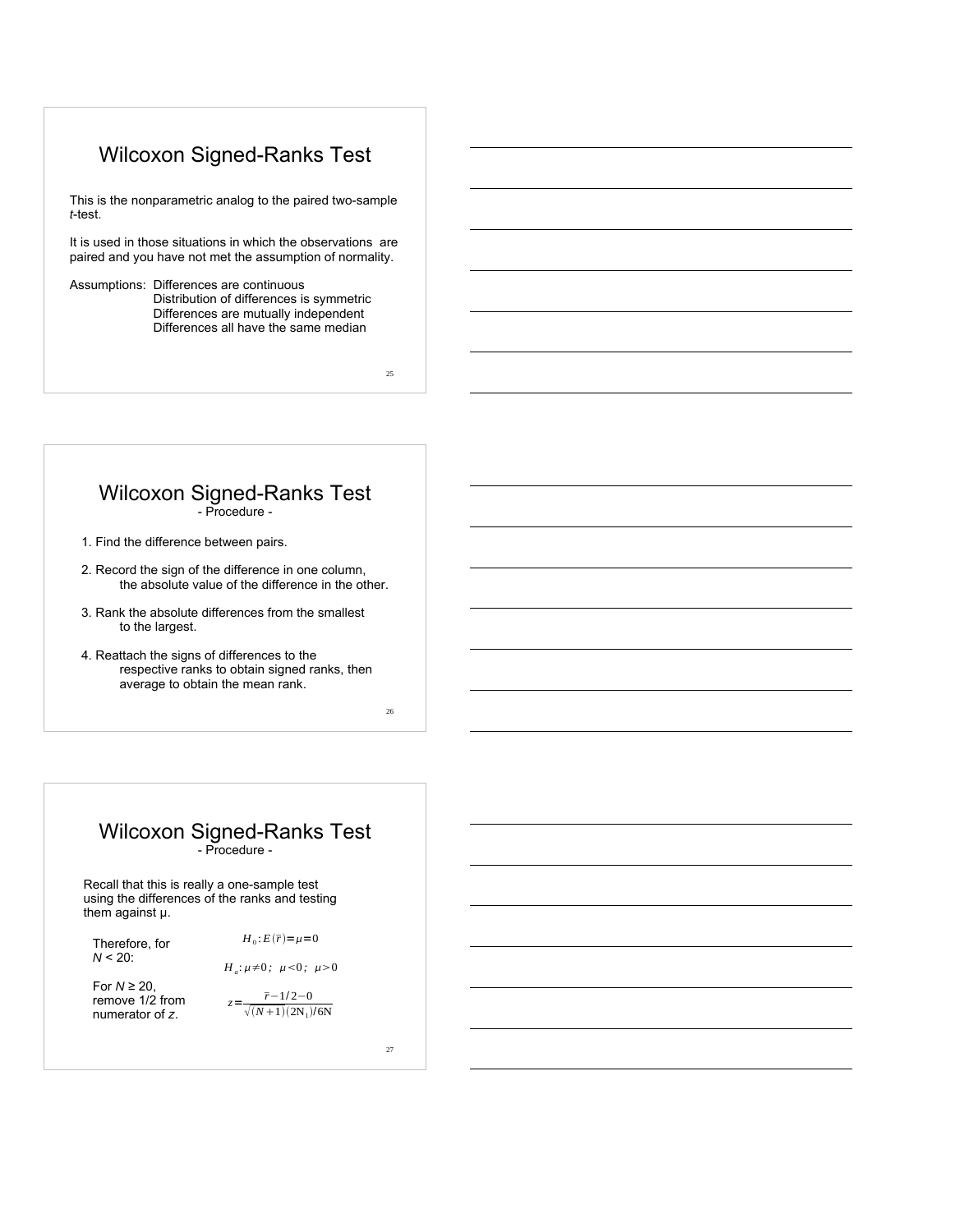|      |                                                                                                                             | - Example - |           | <b>Wilcoxon Signed-Ranks Test</b> |             |  |
|------|-----------------------------------------------------------------------------------------------------------------------------|-------------|-----------|-----------------------------------|-------------|--|
|      | Heights (cm) for two corn seedlings per pot ( $N = 10$ pots).<br>One seedling treated with electric current, the other not. |             |           |                                   |             |  |
| Pair | Control                                                                                                                     | Treated     | Sign      | Diff                              | Signed-Rank |  |
| 1    | 20.0                                                                                                                        | 14.0        | $\ddot{}$ | 6.0                               | 5           |  |
| 2    | 16.8                                                                                                                        | 15.5        | $\ddot{}$ | 1.3                               |             |  |
| 3    | 24.7                                                                                                                        | 14.5        | $+$       | 10.2                              | 7           |  |
| 4    | 31.8                                                                                                                        | 7.9         | $+$       | 23.9                              | 10          |  |
| 5    | 22.8                                                                                                                        | 19.7        | $+$       | 3.1                               | 3           |  |
| 6    | 26.7                                                                                                                        | 19.9        | $+$       | 6.8                               | 6           |  |
| 7    | 24.4                                                                                                                        | 25.9        |           | 1.5                               | $-2$        |  |
| 8    | 18.2                                                                                                                        | 32.9        |           | 14.7                              | - 9         |  |
| 9    | 16.3                                                                                                                        | 19.6        |           | 3.3                               | - 4         |  |
| 10   | 31.0                                                                                                                        | 42.1        | $\ddot{}$ | 11.1                              | 8           |  |
|      |                                                                                                                             |             |           | Mean rank                         | 2.5         |  |





and conclude that elongation is unaffected by electric current.

Wilcoxon Signed-Ranks Test - Using R -

> control< c(20,16.8,24.7,31.8,22.8,26.7,24.4,18.2,16.3,31.0) > treated< c(14,15.5,14.5,7.9,19.7,19.9,25.9,32.9,19.6,42.1)

> wilcox.test(control, treated, paired=TRUE)

Wilcoxon signed rank test

data: control and treated V = 32, p-value = 0.6953 alternative hypothesis: true location shift is not equal to 0

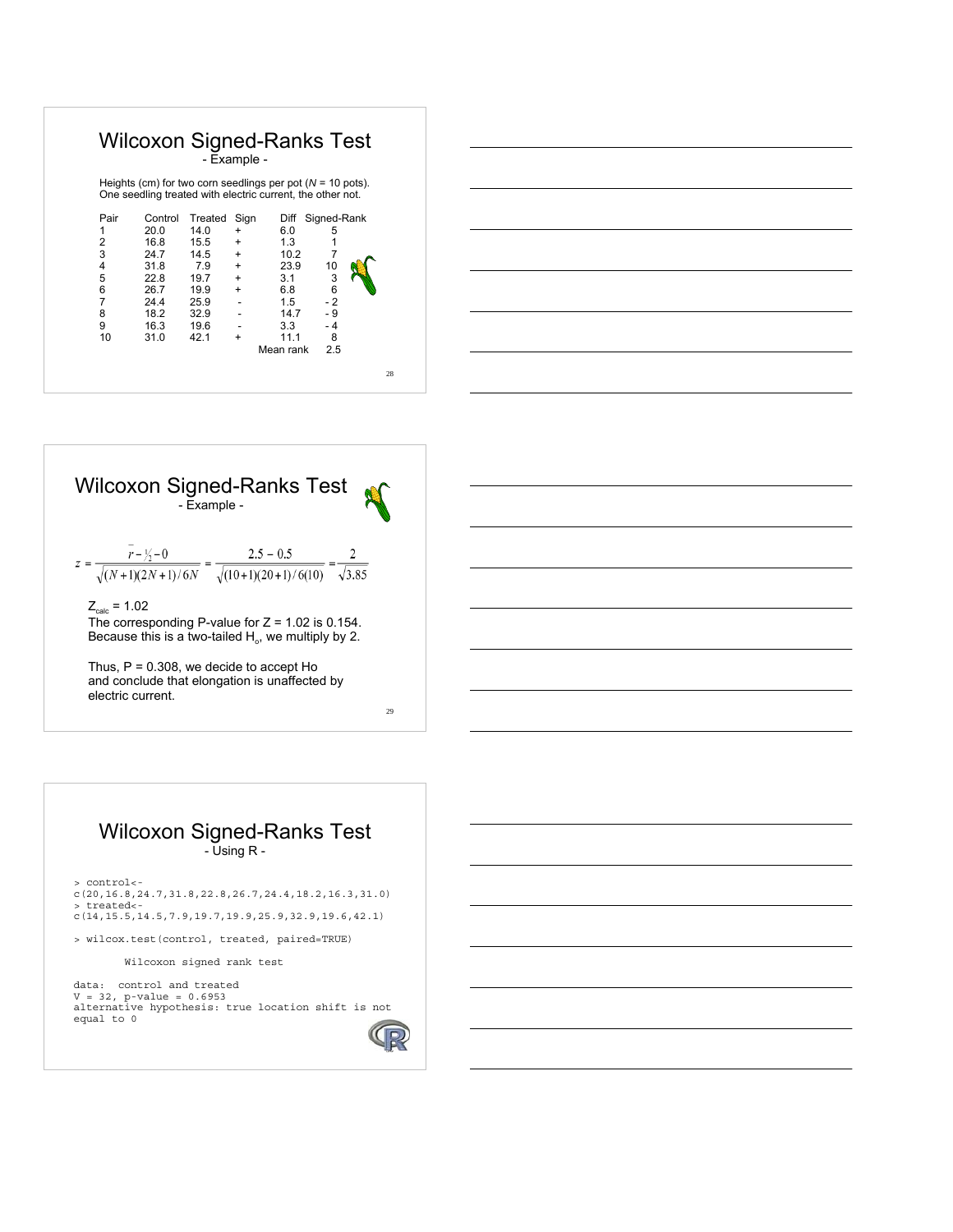## Tukey-Duckworth Test

Nonparametric statistics provide a useful alternative when assumptions for parametric tests can not be met.

In addition, some techniques are so flexible that only a few critical values have been determined, and the calculations are so simple that they can be performed in your head.

One such "pocket statistic" is the Tukey-Duckworth two-sample test.

31

# Tukey-Duckworth Test

- Procedure -

There is only one assumption to this test and that is that the following inequality is adhered to:

 $4 \le n_1 \le n_2 \le 30$ 

 $H<sub>o</sub>$ : The samples are identical H<sub>a</sub>: The samples are different

The test statistic is *C*. Exists only as a two-sided test. There are only two critical values:  $C_{0.05} = 7$  $C_{0.01} = 10$ 

32

# Tukey-Duckworth Test

- Procedure -

- 1. Determine largest and smallest measurement in each ranked sample.
- 2. For the sample that contains the largest value of the combined samples, count all measurements that are larger than the largest measurement in the other sample.
- 3. For the other sample, count all measurements that are smaller than the smallest measurement of the first sample.
- 4. Add the two counts together (= *C*).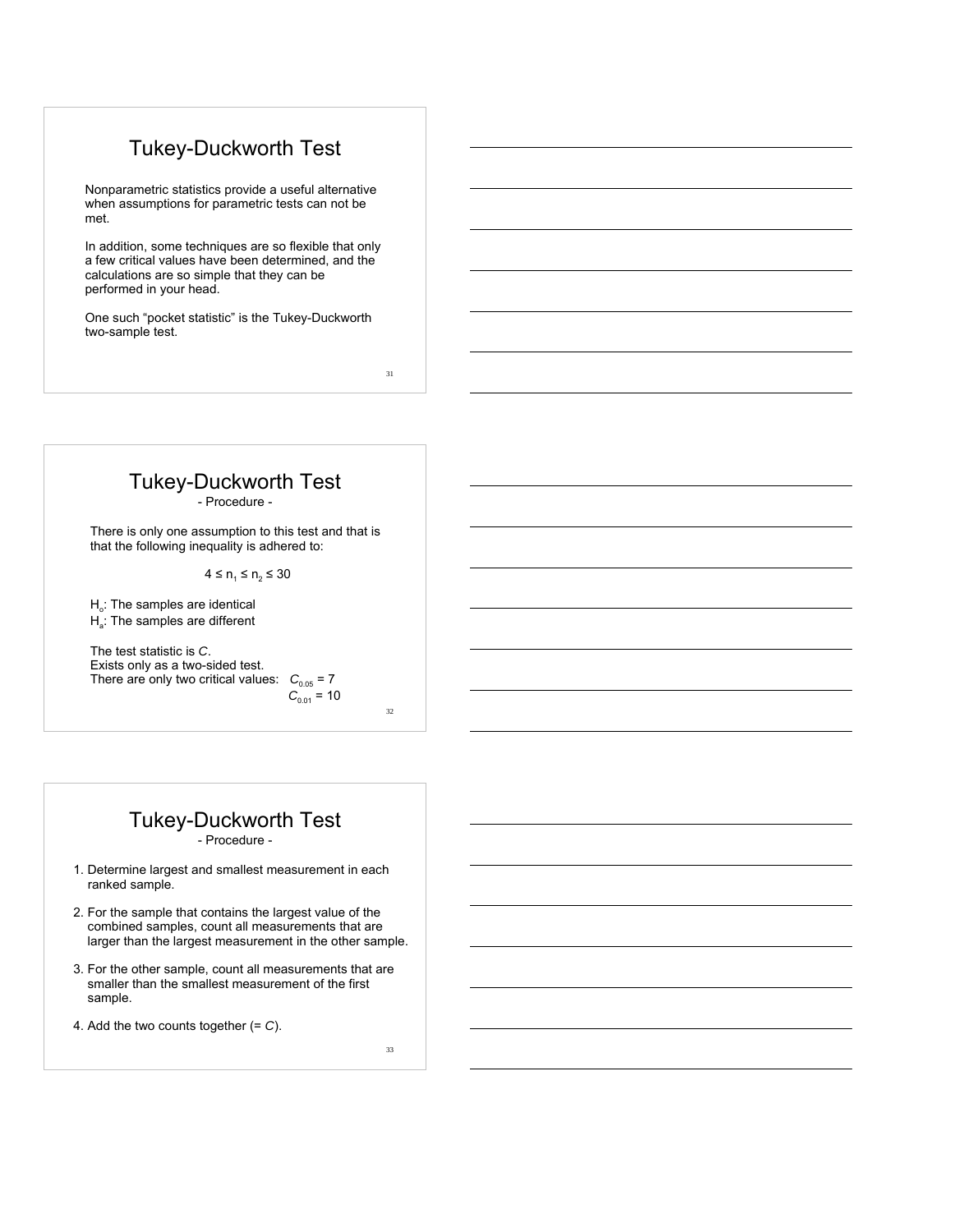| 80<br>84<br>Height (cm) of 15 palms randomly<br>81<br>89<br>82<br>sampled from two 10 x 10 m plots<br>92<br>83<br>92<br>in a tropical moist forest.<br>84<br>92<br>85<br>94<br>86<br>95<br>87<br>96<br>"Exclusion values"<br>89<br>96<br>92<br>96<br>$C_{\text{calc}} = 4 + 3 = 7$<br>$C_{0.05} = 7$<br>93<br>98<br>$C_{\text{calc}} \ge C_{0.05}$ therefore reject H <sub>o</sub> .<br>94<br>98<br>99<br>96<br>Conclude samples are different.<br>97<br>101 | Plot-2<br>Plot-1 | <b>Tukey-Duckworth Test</b><br>- Procedure - |  |
|--------------------------------------------------------------------------------------------------------------------------------------------------------------------------------------------------------------------------------------------------------------------------------------------------------------------------------------------------------------------------------------------------------------------------------------------------------------|------------------|----------------------------------------------|--|
| 103<br>98<br>Largest value                                                                                                                                                                                                                                                                                                                                                                                                                                   |                  |                                              |  |

| Choosing the Appropriate Two-Sample<br><b>Statistical Test</b> |                                                                     |  |  |  |  |
|----------------------------------------------------------------|---------------------------------------------------------------------|--|--|--|--|
| Independent<br>Variates                                        | Normal Data, Equal Variances<br>Equal Variance t-test               |  |  |  |  |
|                                                                | Normal Data, Unequal Variances<br>Unequal Variance t-test           |  |  |  |  |
|                                                                | Non-normal Data, Equal Variances<br>Mann-Whitney U-test (Wilcoxon)  |  |  |  |  |
|                                                                | Non-normal Data, Unequal Variances<br>Kolmogorov-Smirnov test       |  |  |  |  |
| Paired<br>Variates                                             | Normal Data, continuous variable<br>Paired t-test                   |  |  |  |  |
|                                                                | Non-normal Data, ranked variable<br>Wilcoxon Signed-Rank test<br>35 |  |  |  |  |



Test for assumptions: > shapiro.test(A) [then again for B] Normality test > var.test(A,B) Variance test

Parametric 2-sample tests: > t.test(A,B) 2-sample Eq. var. t-test

Nonparametric 2-sample tests: > wilcox.test(A,B) Wilcoxon or MW-U-test

Paired 2-sample tests: > t.test(A,B,paired=true) Paired t-test  $>$  wilcox.test(A,B,paired=true)

> t.test(A,B,var.equal=false) Unequal var. t-test

Kolmogorov-Smirnov